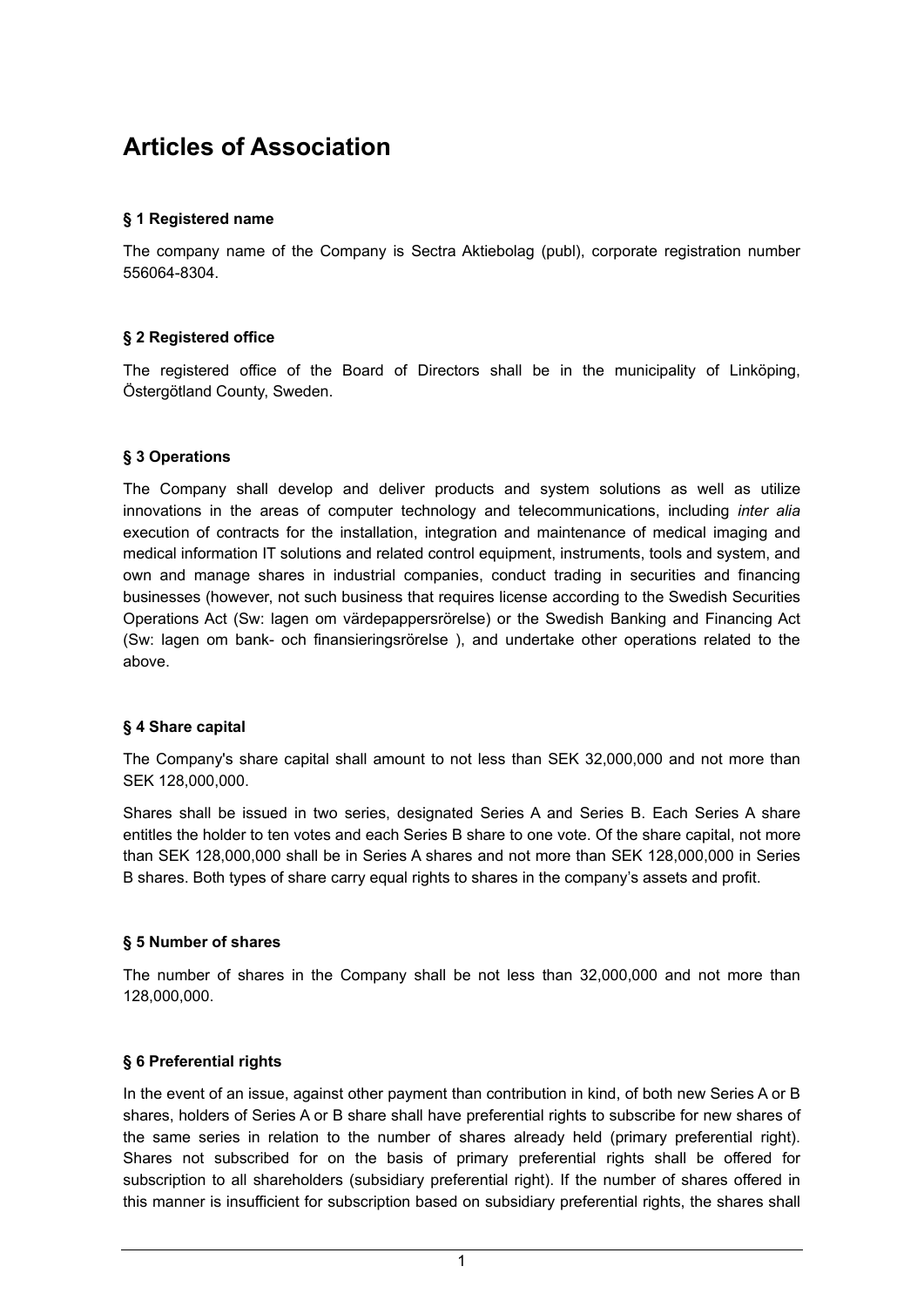be distributed among the subscribers in relation to the number of shares already held and, to the extent that this is not possible, by lottery.

In the event of an issue, against other payment than contribution in kind, of Series A or Series B shares alone, all shareholders, regardless of whether the shares held are of Series A or Series B, shall have preferential rights to the subscription of new shares in relation to the number of shares already held.

The stipulations above regarding shareholders' preferential right shall apply to issues of warrants and convertibles and shall not constitute any infringement on the possibility to make a decision regarding an issue in which the preferential rights of shareholders are waived.

## **§ 7 Board of Directors**

The Board of Directors shall consist of not less than three directors and not more than nine directors, with not more than nine deputies.

## **§ 8 Auditors**

The Company shall appoint not less than one and no more than two auditors, with or without deputies.

## **§ 9 Notice of Annual General Meeting**

Notice of shareholders' meeting shall be announced in Swedish Official Gazette (Sw: Post- och Inrikes Tidningar) and on the company's website. That notice has been made shall be announced in Svenska Dagbladet.

### **§ 10 Notification of attendance**

Shareholders who wish to participate in a General Meeting of Shareholders shall notify their names, and if applicable the names of any assistants who will be accompanying them, to the Company not later than the day stipulated in the notice convening the General Meeting. The latter mentioned day must not be a Sunday, any other public holiday, a Saturday, Midsummer's Eve, Christmas Eve or New Year's Eve, and must not be earlier than five days before the Meeting.

### **§ 11 Fiscal year**

The Company's fiscal year shall extend from May 1 to April 30.

### **§ 12 Record date**

The shareholder or nominee who is registered on the record date in the share register and in a central securities depository register pursuant to Chapter 4 of the Central Securities Depositories and Financial Instruments Accounts Act (1998:1479) or any person who is registered in a central securities depository account pursuant to Chapter 4, Section 18 first paragraph 6-8 of the mentioned Act, shall be deemed to be authorised to exercise the rights set out in Chapter 4, Section 39 of the Companies Act (2005:551).